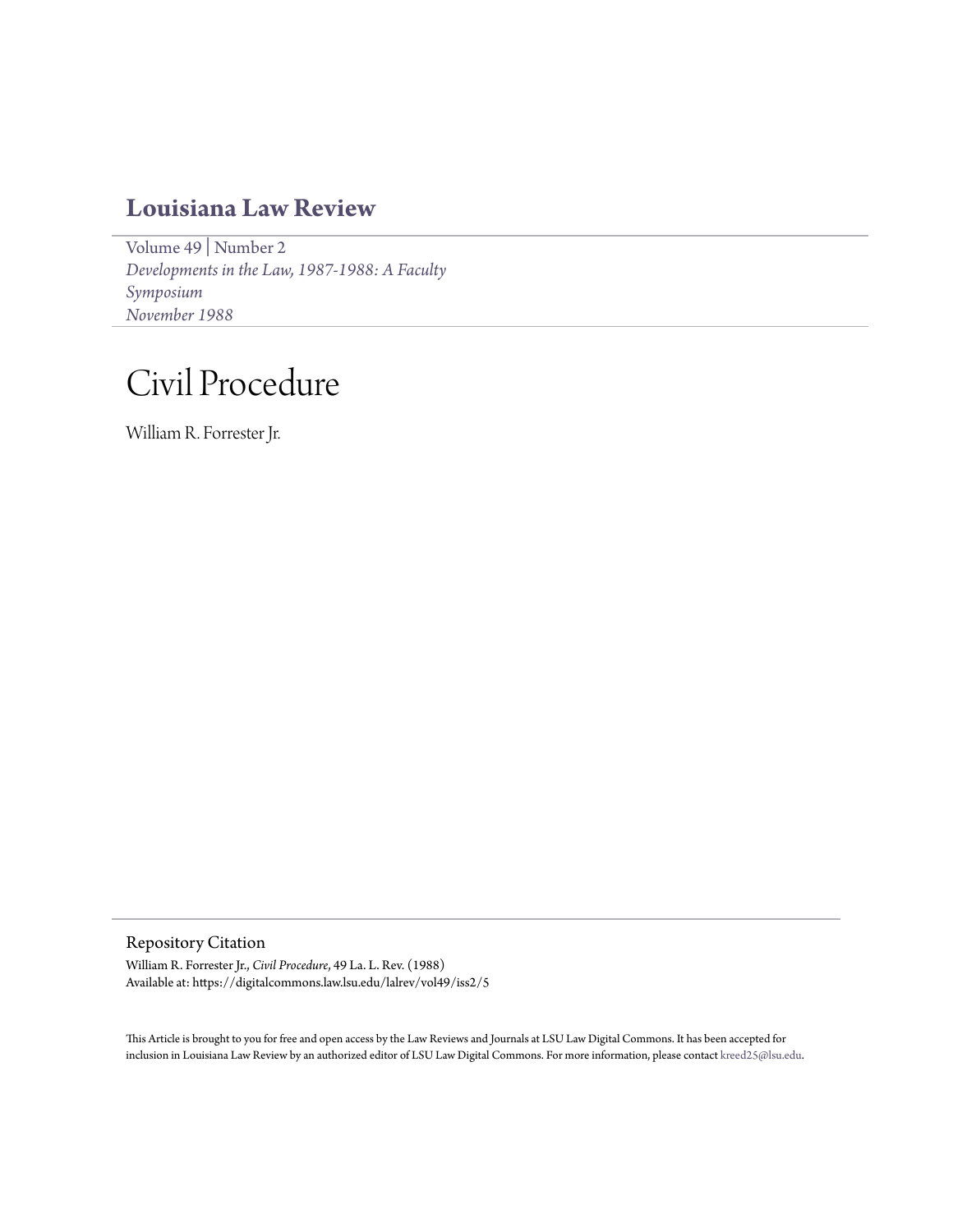### **CIVIL PROCEDURE**

*William R. Forrester, Jr.* **\***

#### **ACTIONS**

#### *Cumulation Of Actions*

Louisiana Code of Civil Procedure article 463(3) requires that multiple actions cumulated in a single proceeding must be "mutually consistent and employ the same form of procedure." The fourth circuit interpreted this requirement in *People of the Living God v. Chantilly Corp.'* and held that an action in tort was improperly cumulated with a different action for injunctive relief. In finding improper cumulation, the *Chantilly* court cited the procedural differences between injunction and tort actions, such as different delays for answering and for appeal, different standards for presenting evidence, and the availability of a jury in the tort suit but not in the injunction suit.

This issue resurfaced in *Cromwell v. Commerce & Energy Bank.2* The plaintiffs in *Cromwell* were investors in a tax shelter partnership. Each delivered a letter of credit to secure the payment of notes they had given to the partnership as capital contributions. The partnership then pledged the letters of credit to European American Bank (EAB) as loan collateral. The partnership defaulted on the loan, and **EAB** attempted to draw on the letters of credit by forwarding drafts to the issuing banks. Plaintiffs, however, filed suit against the issuing banks, alleging fraud in the procurement of their investment in the partnership and seeking preliminary and permanent injunctions to prevent the issuing banks from honoring EAB's drafts.

The trial court granted preliminary injunctions against the banks. However, after protracted appellate proceedings, the Louisiana Supreme Court reversed the trial court, holding that the plaintiffs were not entitled to the preliminary injunctions.' With the preliminary injunctions lifted, the issuing banks paid EAB's drafts, rendering moot any further injunctive relief against the banks.

Copyright 1988, by LOUISIANA LAW REVIEW.

Member, Louisiana Bar; Adjunct Professor of Law, Tulane University. The author expresses appreciation to Lawrence W. Dagate and John C. Davidson for their assistance in preparing this article.

<sup>1. 211</sup> So. 2d 445 (La. **App.** 4th Cir. 1968).

<sup>2. 514</sup> So. 2d 198 (La. App. 3d Cir. 1987).

<sup>3.</sup> Cromwell v. Commerce & Energy Bank, 464 So. 2d 721 (La. 1985).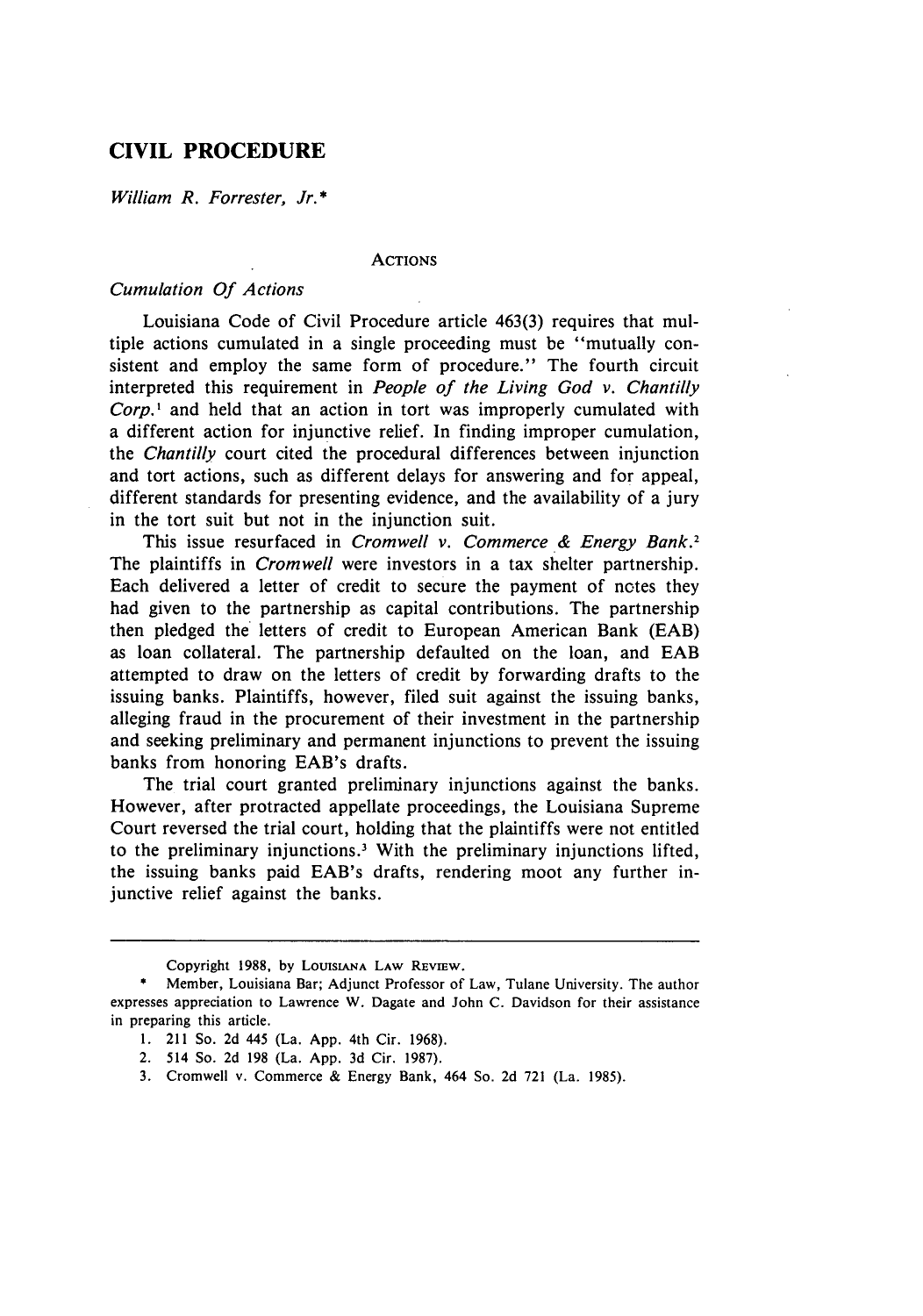Shortly thereafter, the plaintiffs amended their pleadings in the injunction suit. The supplemental and amending petition, which named **EAB** and others as defendants, sought damages under securities law in connection with the investment in the partnership. **EAB** filed an exception to the amendment on the basis that the action under securities law, which sounds in tort, was improperly cumulated with the earlier injunction action against the issuing banks. The trial court, relying on *Chantilly's* interpretation of article 463(3),<sup>4</sup> granted EAB's exception, and yet another appeal followed.

However, the third circuit court of appeal found article 463(3) and *Chantilly* inapplicable. The court reasoned that "as a practical matter" there had been no cumulation of actions, since at the time of the plaintiff's amendment, the issuing bank's payment of the drafts had rendered the injunction claims moot. "[N]o triable action" remained in the injunction proceedings, and, hence, the addition of a second action under the securities laws "was not a cumulation of actions at all."<sup>5</sup>

The result that the third circuit reached may have been the most practical solution to the problem presented. However, its ruling implicitly validates the amending of an injunction action that has reached the stage of being a dead issue to inject a new action against new defendants. This ignores the general rule that once an action has reached judgment, it cannot be resuscitated by the filing of an amendment asserting an entirely new action;<sup>6</sup> the law requires that a new suit be filed. Though the court of appeal recognized this issue, it apparently was not reached because the trial court had not passed upon it.

In the earlier appeal, the Louisiana Supreme Court had entered a judgment vacating the preliminary injunction that had restrained the issuing banks from paying EAB's drafts.<sup>7</sup> The lifting of the injunctions allowed the banks to pay the drafts, and once these banks had fulfilled their obligations under the letters of credit, the injunction suit was no longer viable. The mere fact that the trial court had not entered a formal order dismissing the injunction suit before the plaintiffs filed their amending petition seems to be an irrelevant formality. If the injunction action was too dead for the new action to be considered cumulated with it, it was arguably too dead to be susceptible to an amendment that presents a new cause of action against different defendants.

7. 464 So. 2d 721 (La. 1985).

<sup>4. 211</sup> So. 2d 445, 447 (La. App. 4th Cir. 1968).

<sup>5.</sup> Cromwell, 514 So. 2d at 202.

<sup>6.</sup> See, e.g., Booth v. Allstate Ins. Co., 466 So. 2d 703 (La. App. 4th Cir. 1985); Templet v. Johns, 417 So. 2d 433 (La. App. 1st Cir.), writ denied, 420 So. 2d 981 (1982).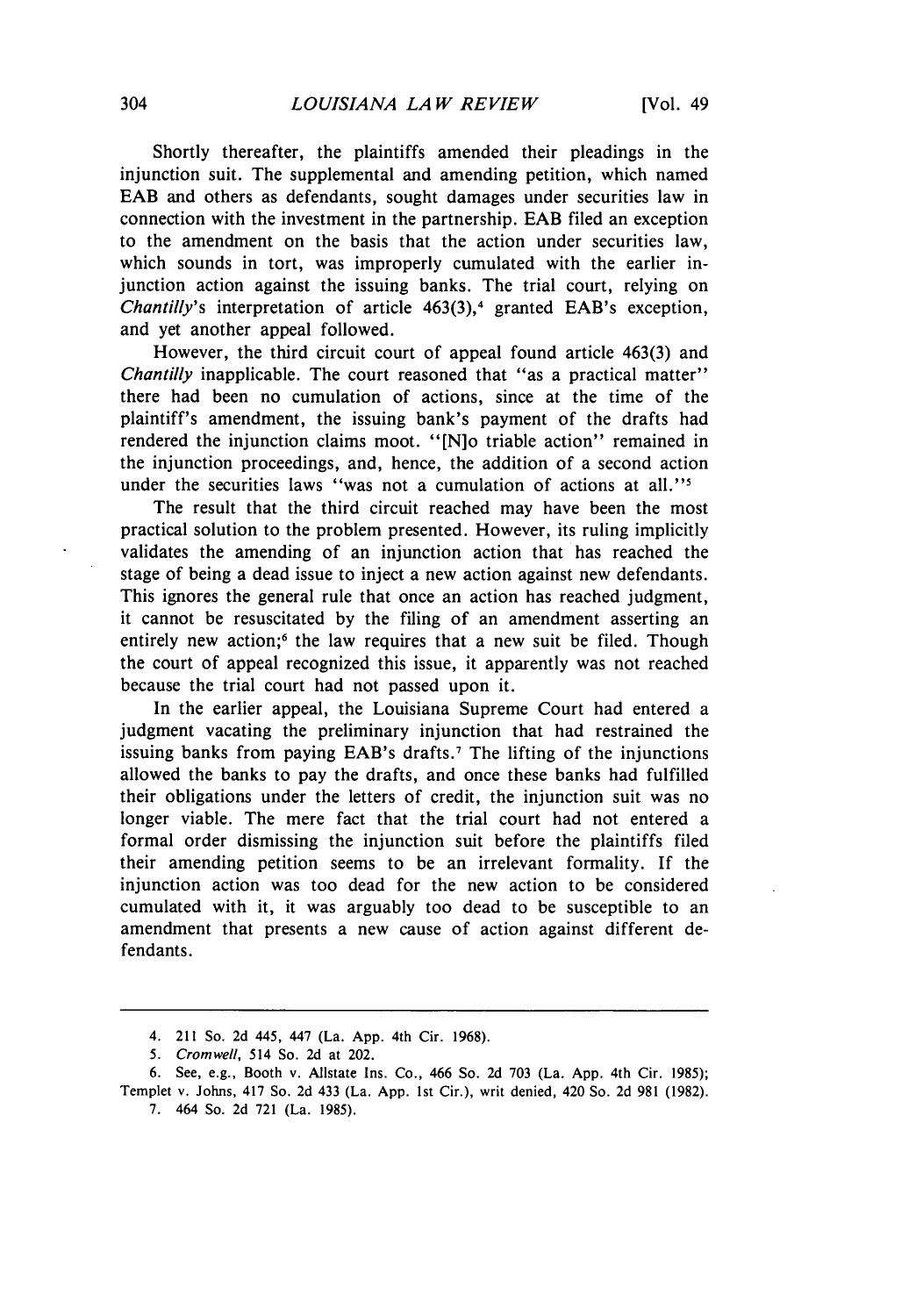#### *Division of Actions*

In *Cantrelle Fence and Supply Co. v. Allstate Insurance Co.*,<sup>8</sup> the Louisiana Supreme Court discussed Louisiana Code of Civil Procedure article 425, which prohibits separate "actions" on a single obligation. The plaintiffs in *Cantrelle,* who had been injured in an automobile accident, filed a suit against their uninsured motorist carrier, Allstate, and recovered compensatory damages. Following judgment on this claim, the plaintiffs filed a second suit against Allstate seeking to recover punitive damages under Louisiana Revised Statutes 22:658. Section 658 provides for penalties against an insurer who fails to make payment within sixty days of the filing of a satisfactory claim "when such failure is found to be arbitrary, capricious, or without probable cause."<sup>9</sup> The plaintiffs claimed that the insurer had violated this provision by unreasonably failing to pay the claim asserted in the first suit. Allstate defended by arguing that the plaintiffs were attempting to divide a single obligation in violation of article 425.10

The supreme court rejected the insurer's argument, holding that the insurer's obligation to perform under the insurance contract was separate from the insurer's obligation under section 658 to act reasonably in paying claims. The court began its analysis by noting that "a single tort may give rise to multiple obligations." Noting that article 425 uses the term "cause of action" in its caption, the court then discussed the concept of "cause of action" in an analogous area of law, res judicata.<sup>11</sup> The court examined the relation of "cause," under the civil law, to "cause of action," under the common law. This relationship provides "a practical guide to determine whether an obligation is divisible," said the court.<sup>12</sup> Thus, the court explained:

"Cause is the principle upon which a specific demand is grounded while cause of action embraces the cause and the demand, and

11. La. R.S. 13:4231 (Supp. 1988):

The authority of the thing adjudged takes place only with respect to what was the object of the judgment. The thing demanded must be the same; the demand must be founded on the same cause of action; the demand must be between the same parties, and formed by them against each other in the same quality.

12. Cantrelle, 515 So. 2d at 1078.

<sup>8. 515</sup> So. 2d 1074 (La. 1987).

<sup>9.</sup> La. R.S. 22:658 (Supp. 1988).

<sup>10.</sup> La. Code Civ. P. art. 425:

An obligee cannot divide an obligation due him for the purpose of bringing separate actions on different portions thereof. If he brings an action to enforce only a portion of the obligation, and does not amend his pleading to demand the enforcement of the full obligation, he shall lose his right to enforce the remaining portion.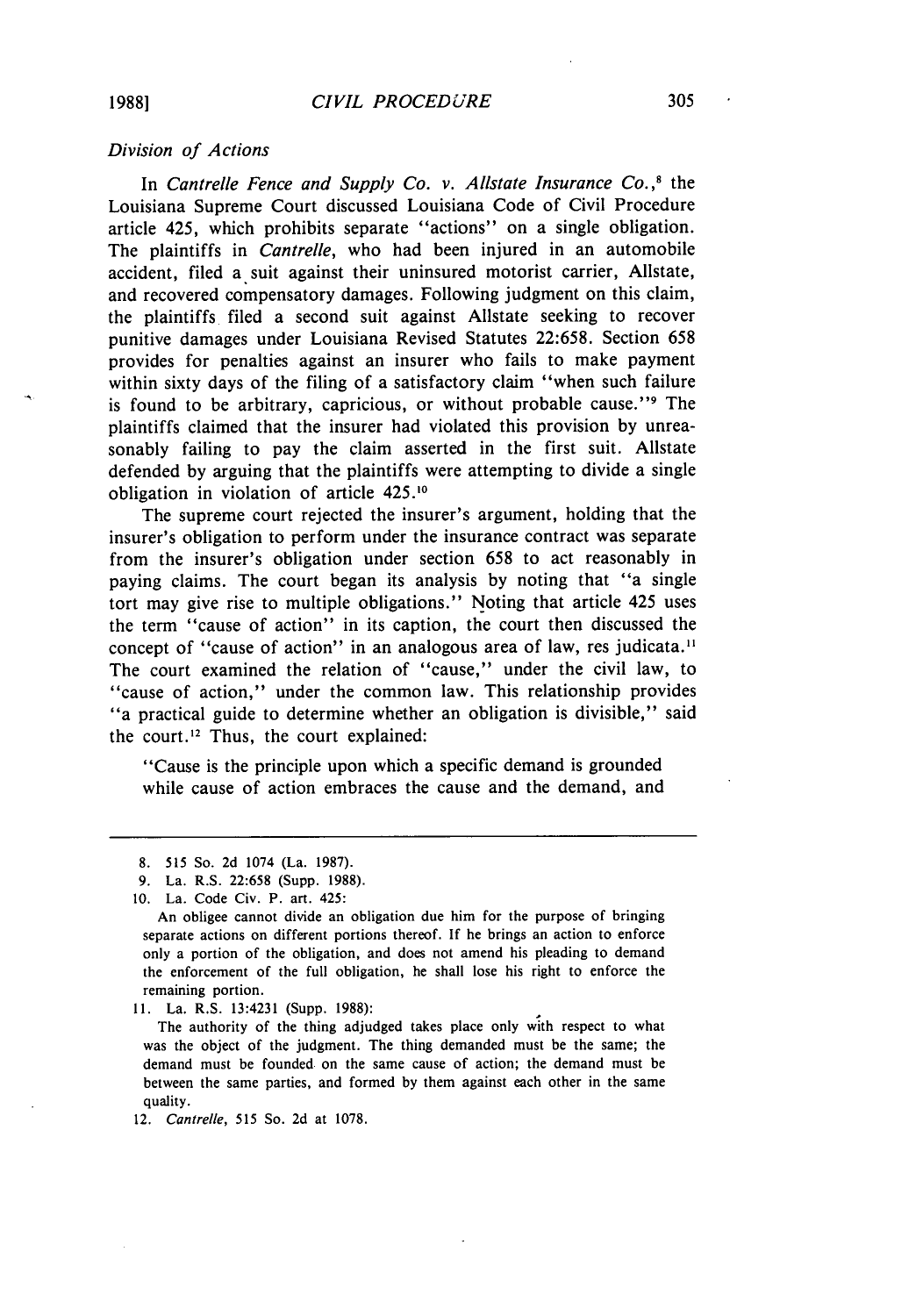is related to the party making demand." The common law theory of res judicata precludes relitigation of a "cause of action" and, whether actually litigated or not, all *grounds* in support of the cause of action are merged in the judgment so that relitigation of the "cause of action" on different grounds is barred. Under the civilian doctrine, however, because "cause" is roughly analogous to "theory of recovery" a second suit on a different "ground" is not precluded. Thus, with minor exceptions, the common law "might have been pleaded" rule is inapplicable in Louisiana.<sup>13</sup>

Apparently, the court believed that "cause" and "obligation" were interchangeable terms when interpreting article 425. Hence, if section 658 provided separate "grounds" or a separate "theory of recovery," the plaintiff's failure to raise the claim in the suit on the insurance policy would not impede the second suit based on section *658.* The court held that section 658 was an independent theory of recovery based on separate grounds, and, therefore, that plaintiffs' second suit was not barred. 14

Two problems arise from *Cantrelle.* First, arguably section 658 does not impose a'separate affirmative duty on an insurer; rather, it merely supplements the contract between an insurer and insured. Thus, instead of imposing a legal duty, the statute merely operates as a term of the contract that defines the sanctions to be imposed upon an insurer when it breaches. If this is the case, the *Cantrelle* plaintiffs' ground or theory of recovery was the same in both suits: the insurer's breach of a contractual duty. Only the measure of recovery-actual damages in the first suit versus punitive damages and attorneys' fees in the secondwas different.

Second, even if *Cantrelle* is correct under existing law, the decision works against the efficient administration of litigation. The relief sought by the *Cantrelle* plaintiffs in the second suit could have been sought in the first. Although present statutory authority may be silent on the resolution of this problem, *Cantrelle* should signal the legislature that a broader theory of preclusion may be needed to promote the efficient administration of justice in Louisiana.

**<sup>13.</sup> Id.** (quoting Comment, Preclusion Devices in Louisiana: Collateral Estoppel, 35 La. L. Rev. 158, 165 n.41 (1974); citing Dixon, Booksh & Zimmering, Res Judicata in Louisiana Since Hope v. Madison, 51 Tul. L. Rev. 611, 621 (1977)).

<sup>14.</sup> In reaching this decision, the Louisiana Supreme Court found it necessary to overrule Foret v. Aetna Life & Casualty Co., 391 So. 2d 526 (La. App. 3d Cir. 1980), insofar as Foret conflicts with Cantrelle. Cantrelle, *515* So. 2d at 1079 n.5.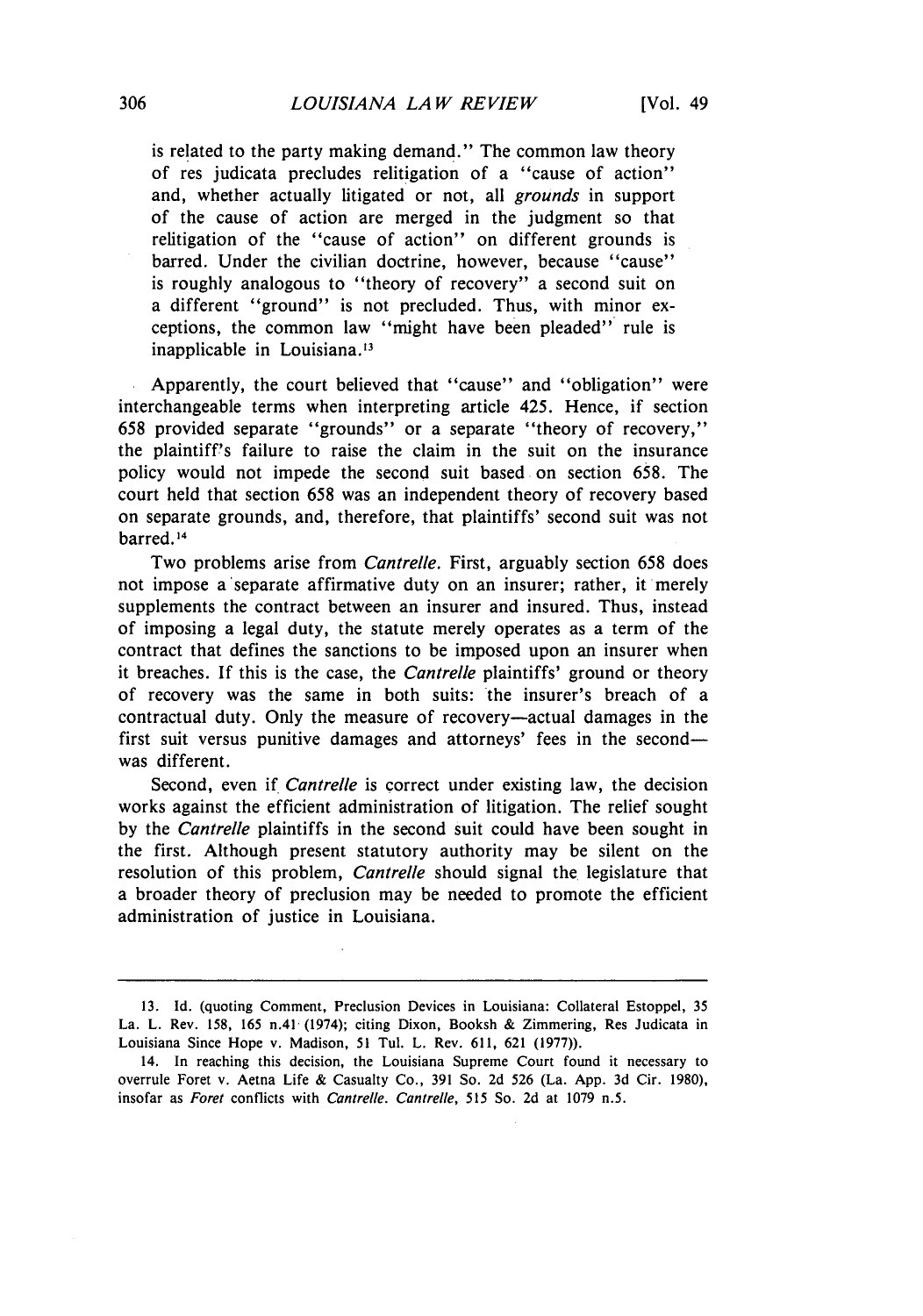#### WAGE GARNISHMENT

It has long been established practice in Louisiana for an employergarnishee to remit funds that have been seized on behalf of a judgment creditor under a wage garnishment to the parish sheriff's office rather than directly to the creditor. In fact, many parishes presently use a form of notice of seizure, which directs the employer-garnishee to send the seized funds directly to the sheriff's office.<sup>15</sup> The sheriff's office forwards the balance of the seized funds to the seizing creditor but only after deducting its commission and court costs.

Recently, this procedure was successfully challenged in *Stevens v.* Lockett.<sup>16</sup> Plaintiffs, who were judgment creditors, commenced a garnishment proceeding against the debtor's employer. The district court entered a judgment ordering the employer-garnishee to pay the garnished wages directly to the seizing creditor. The judgment did not require that the sheriff act as intermediary in the collection of the garnished funds.

The sheriff of Webster Parish filed a rule to amend the judgment to require the employer-garnishee to pay the seized funds directly to the sheriff's office, claiming a legal right to have the seized funds turned over to its office in order that its commission could be collected. The judgment creditor opposed this position and challenged the sheriff's right to receive directly and collect a commission on the funds seized through wage garnishment. The district court amended its judgment to provide for payment to the sheriff's office.

On appeal, the second circuit correctly noted that under Louisiana Revised Statutes 33:1428(A)(13)(a)(ii), perfection of the seizure entitles the sheriff to receive a commission on funds seized. 7 The court ruled, however, that the original judgment, which required the employer-garnishee to remit the funds directly to the seizing creditor, was correct.

 $\cdots$  .

 $\cdots$ 

<sup>15.</sup> In the notice of seizure utilized by the civil sheriff in Orleans Parish, the garnishee is instructed that "you will hand over to me" the seized property. The civil sheriff's address is specified and instructions are included for putting the civil docket number on all checks and correspondence sent to the sheriff.

<sup>16. 528</sup> So. 2d 689 (La. App. 2d Cir. 1988).

<sup>17.</sup> Id. at 689 n.l. Section 1428(A)(13)(a)(ii) provides in pertinent part:

Sheriffs shall be entitled to no more than the following fees and compensation of office in all civil matters:

In all cases where the sheriffs have in their possession for execution a writ of fieri facias, a writ of seizure and sale, or any conservatory or other writ under which property is or may be seized:

When the plaintiff in writ receives cash, other consideration, or both pursuant to judgment rendered in suit in which the writ issued without the necessity of judicial sale . **. ..**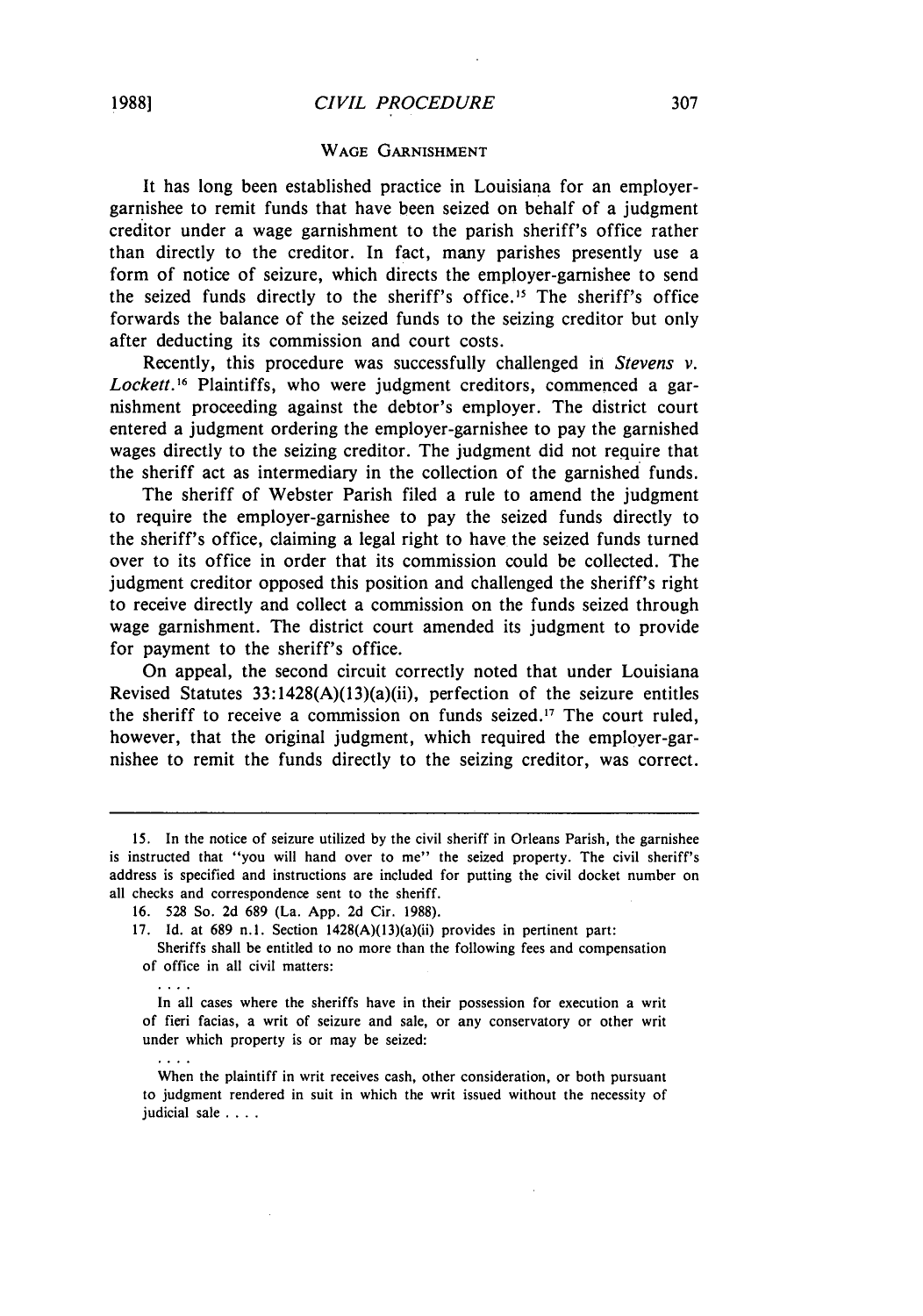The court stated that under both Louisiana Revised Statutes 13:39231s and Louisiana Code of Civil Procedure article 241519 a judgment may direct the employer-garnishee to remit payment of the defendant's garnished wages directly to the seizing creditor. Hence, the second circuit vacated the amended judgment, requiring payment to the sheriff's office, and reinstated the original judgment.

While this application of the law appears to be correct, sheriffs will obviously find it more difficult to calculate and collect commissions. Remedial legislation may be the solution to this problem.

#### **VENUE**

The overall civil venue scheme is enunciated in the Louisiana Code of Civil Procedure. The key component of this scheme is article 42, which lays out the general venue rules. Article 42 provides the most convenient forum for Louisiana corporations, partnerships, and individual domiciliaries to be sued.<sup>20</sup> The general article 42 rules are, however, subject to a number of exceptions, which are strictly construed.<sup>21</sup>

In recent years, there has been increasing pressure to modernize this venue scheme. Many regard the general venue rules of article 42 generally favoring the convenience of defendants as outdated in view of modern means of communication and transportation. In addition, the application of the existing exceptions has been cumbersome, particularly when the need arose for a single forum in litigation involving multiple defendants. Some of the exceptions to article 42 have been helpful in this regard. In particular article 73, which provides a single venue when the defendants are joint or solidary obligors, has helped alleviate venue problems in complex litigation, but even that article does not provide a single venue in all cases involving multiple defendants. Given Louisiana's strong policy of avoiding fragmentary litigation of a single factual controversy when multiple defendants are involved, $22$  most judges and practitioners

20. An action against an individual domiciled in Louisiana shall be brought in his parish of domicile, an action against a domestic corporation shall be brought in the parish where its registered office is located, and an action against a domestic partnership shall be brought where its principal business establishment is located. La. Code Civ. P. art. 42.

21. Hawthorne Oil **&** Gas Corp. v. Continental Oil, 377 So. 2d 285 (La. 1979).

22. See, e.g., McDonald v. Book, 215 So. **2d** 394, 395 (La. App. 3d Cir. 1968).

<sup>18.</sup> La. R.S. 13:3923 (Supp. 1988) provides that: "the court shall render judgment for the monthly, semimonthly, weekly or daily payments to be made *to the seizing creditor."* (emphasis added).

<sup>19.</sup> Louisiana Code of Civil Procedure article 2415, which applies generally to garnishments, requires the court to enter an order directing a garnishee to deliver seized property to the sheriff. However, the article specifically provides that it does not apply to the garnishment of wages, salaries, or commissions.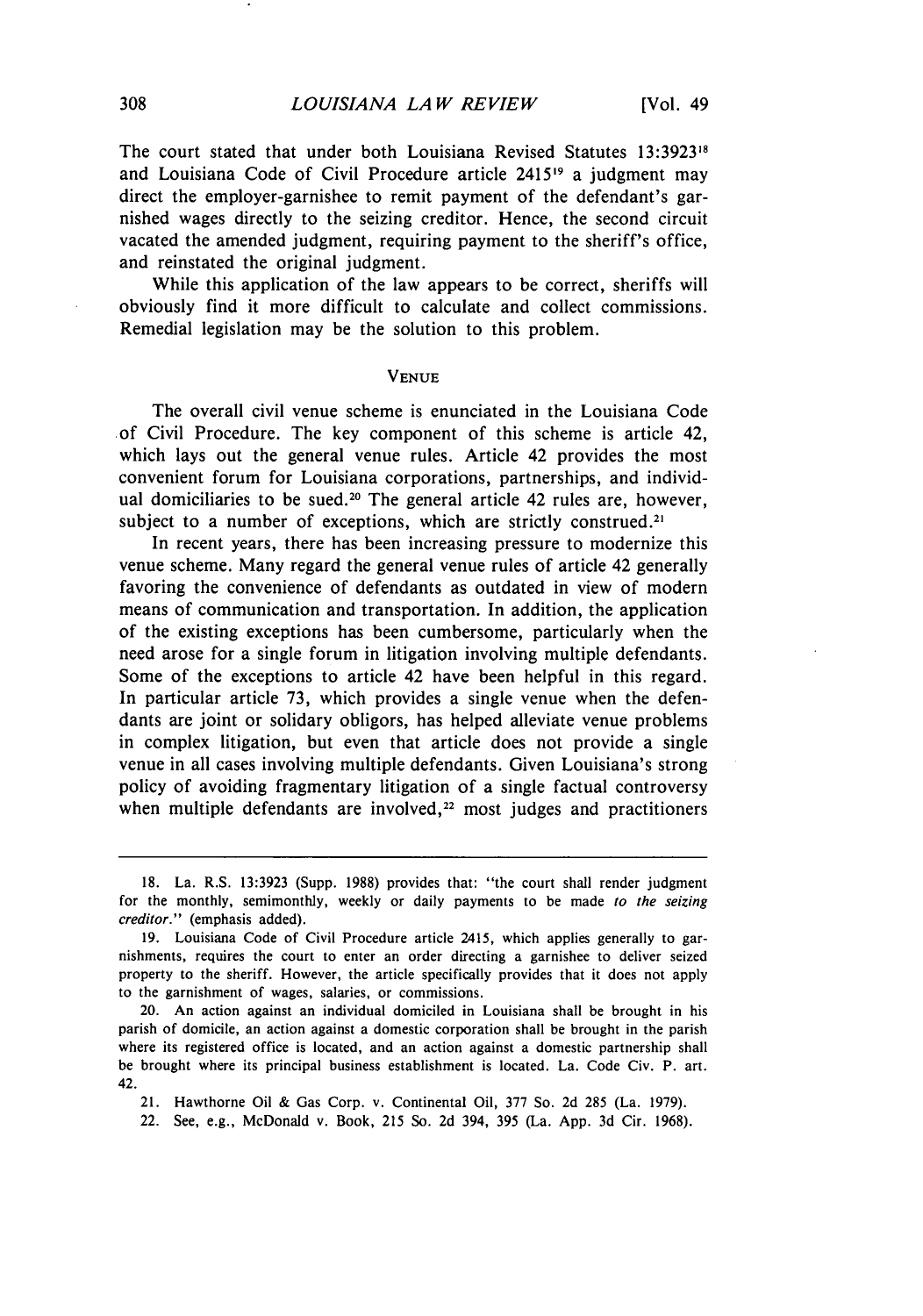support the modernization of Louisiana's venue rules. The troublesome question is whether this task can be successfully accomplished by liberal judicial interpretations of the existing venue provisions, or if instead the reform should be undertaken by the legislature.

In the absence of legislative action, the appellate courts have taken the former view, attempting to solve this problem by applying the judicially created concept of "ancillary venue."<sup>23</sup>, This theory allows a single court to hear an entire case when "venue is proper as to one claim, the disposition of which will necessarily affect a related second claim as to which venue might otherwise be proper."<sup>24</sup> These decisions are justified by the courts on the basis of efficient judicial administration.<sup>25</sup>

Although the Louisiana Supreme Court has not addressed directly the question of ancillary venue, the court has taken steps toward reforming the rigid venue rules. The court's most recent measure in this liberalization process came in *Kellis v. Farber.26* The plaintiff, an Orleans Parish domiciliary, was involved in an automobile accident in Jefferson Parish. She filed suit in Orleans Parish against the alleged tortfeasor, his employer, the tortfeasor's insurer, and her own uninsured motorist carrier. The alleged tortfeasor and his employer were domiciled in Jefferson Parish and both insurers were foreign. Finding that Jefferson Parish was the only proper venue for all the defendants, the trial court ordered the case transferred. The fourth circuit court of appeal denied supervisory writs, but the Louisiana Supreme Court granted review and held that Orleans Parish was a proper venue for all the defendants.<sup>27</sup>

Under the literal terms of article 42, venue was not proper in Orleans Parish for any of the defendants. Venue was proper in Orleans Parish for the plaintiff's uninsured motorist carrier under the exception contained in article 76, which provides for venue at the insured's domicile in actions against insurers.<sup>28</sup> The problem for the plaintiff was obtaining

27. Id. at 848.

<sup>23.</sup> See, e.g., International Stevedores v. Hanlon, 499 So. 2d 1183, 1187 (La. App. 5th Cir. 1986), writ denied, 501 So. 2d 230 (1987); Thibodeaux v. Hood Enter., *415* So. 2d 530, 531 (La. App. 1st Cir. 1982); Reeves v. Dixie Brick, 403 So. 2d 792, 795 (La. App. 2d Cir. 1981); Klumpp v. Colonial Pipeline Co., 389 So. 2d 457, 464 (La. App. 3d Cir. 1890), cert. denied, 451 U.S. 910, 101 **S.** Ct. 1981 (1981); Tucker v. Tucker, 378 So. 2d 498, 500 (La. App. 4th Cir. 1979).

<sup>24.</sup> Smith v. Baton Rouge Bank & Trust Co., 286 So. 2d 394, 397 (La. App. 4th Cir. 1973).

<sup>25.</sup> Kellis v. Farber, 523 So. 2d 843, 850 n.2 (La. 1988) (Lemmon, **J.,** concurring). 26. Id.

<sup>28.</sup> Louisiana Code of Civil Procedure article 76 specifies venue in actions on life insurance policies and in actions relating to health and accident insurance. It further provides that actions on "any other type of insurance policy" may be brought in the parish where the loss occurred or where the insured is domiciled.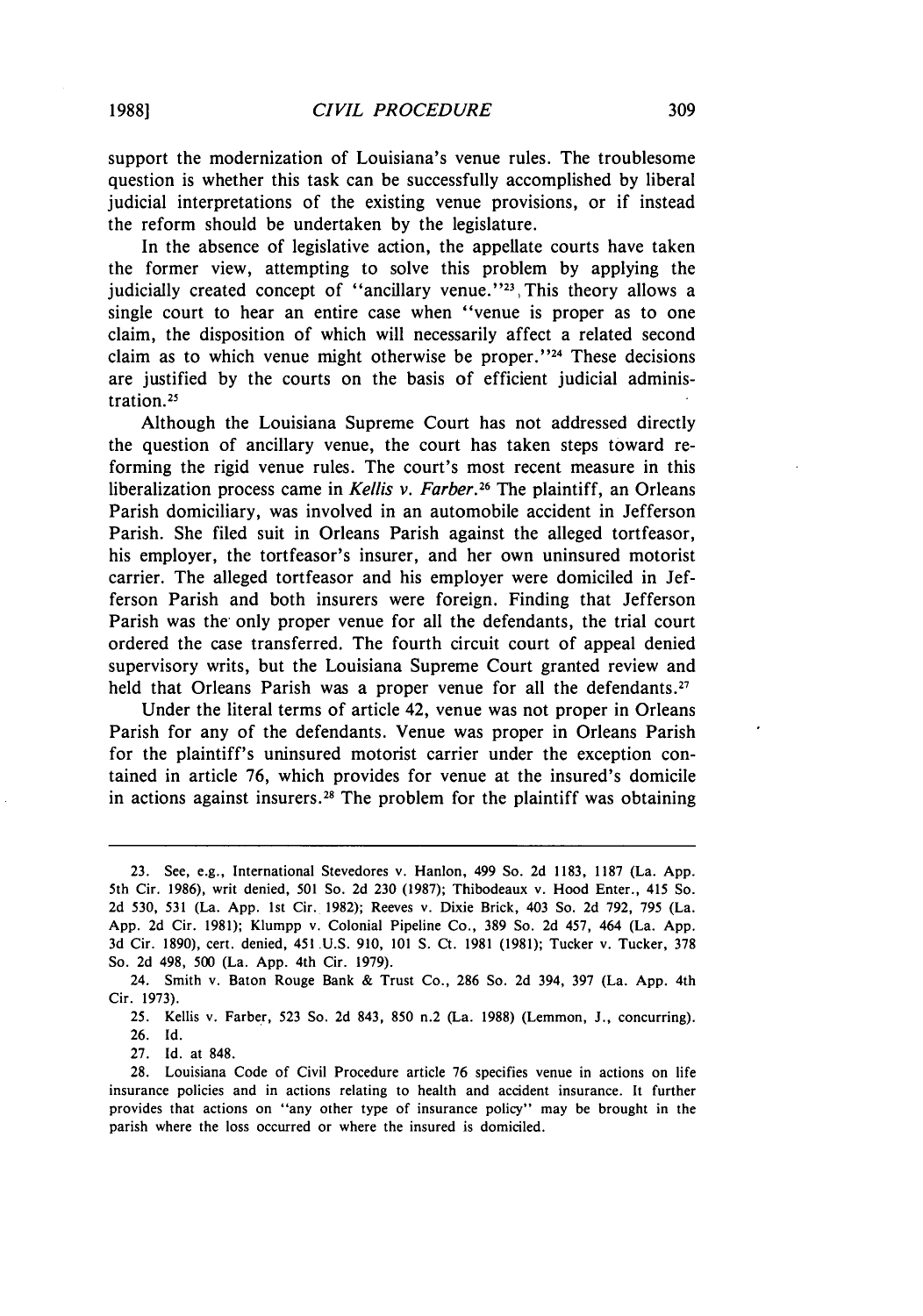venue in Orleans Parish against the three remaining defendants. Article 76 offered no help to the plaintiff, for none of the three defendants was the plaintiff's insurer. Likewise, article 73 apparently did not govern venue for these three defendants. This article allows a suit against all solidary or joint obligors in the parish of proper venue "under article 42" for any one of the solidary obligors; in other words, if Orleans Parish had been the article 42 venue for one of these defendants, assuming that they were solidarily or jointly liable, article 73 unquestionably would have made that parish proper venue for all of them. Since Orleans Parish was not the article 42 parish for any of these defendants, the plaintiff apparently could not avail herself of article 73.

The supreme court avoided that result through its construction of article 73 and the "under article 42" language contained in that article. The court first accepted the plaintiff's allegation that all of the defendants, including Kellis' uninsured motorist carrier, were solidary. Next, the court reasoned that article 43 makes article 42 "subject to" all of the venue exception rules that follow it. Article 42, said the court, incorporates the exceptions that follow it, including articles 73 and 76. Hence, if venue could be established in Orleans for anyone of the solidary obligors "under article 42," or under any of the exceptions incorporated into article 42, venue was proper for all the solidary obligors under article 73. Since venue was proper in Orleans Parish against one of the solidary defendants, the uninsured motorist carrier, the court reasoned that under article 73 venue was proper in that parish against all of the defendants.

The problem with the court's analysis, the defendants argued, is that a literal reading of article 73 suggests that the requisite venue must be in a parish of proper venue "under article 42"29 for at least one of the solidary obligors. The plaintiff could establish venue in Orleans for only one of the defendants, and that venue was under article 76, not "under article 42" as the language of article 73 seemed to require. Thus, the court had to confront the argument that it was ignoring the wording of article 73.

The court responded by applying what it called "proper codal methodology"<sup>30</sup> to its reading of article 73. It cited article 5051, which provides that articles of the Code of Civil Procedure "are to be construed liberally." Considering this admonition and Louisiana's "total procedural system," the court ruled that the "exceptions" to article 42 were actually intended as an "extension, supplement and legal part of the provisions of article 42."<sup>31</sup> Thus, the language "under article 42" contained in

<sup>29.</sup> La. Code Civ. P. art. 73.

<sup>30. 523</sup> So. 2d at 846.

<sup>31.</sup> **Id.**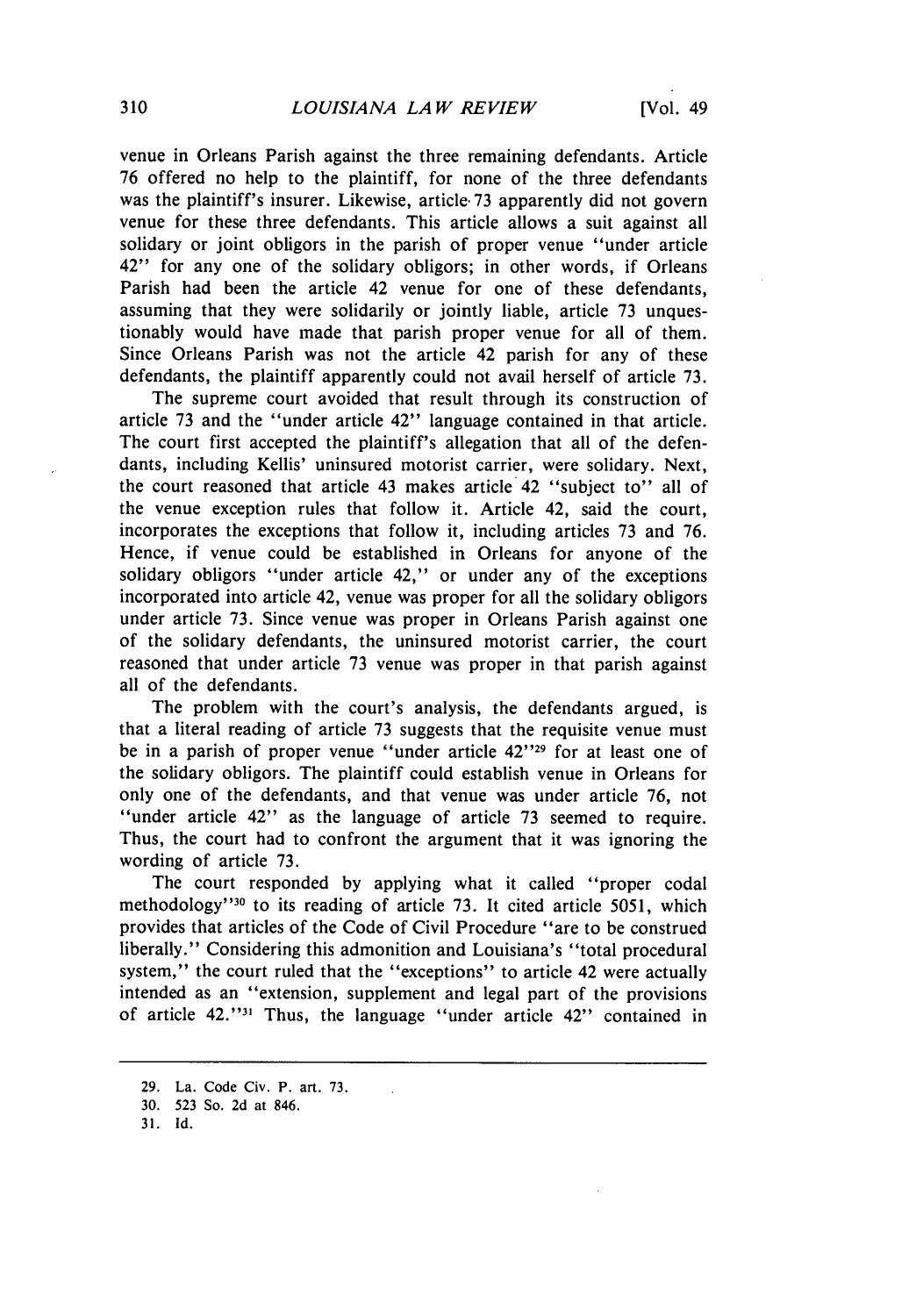article 73 could be read as "under article 42 or any of its exceptions."

Justices Cole<sup>32</sup> and Marcus<sup>33</sup> dissented, arguing that by construing article 42 to include its own exceptions, the majority had judicially rewritten the Code of Civil Procedure, and the ill-defined "emerging theory of venue" was an insufficient justification for this usurpation of the legislative function. Justice Cole questioned whether the majority's unprecedented application of article 73 could be justified as serving either to simplify application of the venue rules or to promote the convenience to litigants. He predicted that the broad interpretation given to the venue exceptions would actually increase litigation over venue because of uncertainty in the application of articles 71 through 85 and other statutory exceptions. Further, Justice Cole questioned whether considerations of convenience to the litigants could support the "farreaching" majority opinion since the accident occurred in Jefferson Parish and the only party who had any relationship to Orleans Parish at all was the plaintiff.<sup>34</sup>

The *Kellis* court's effort to provide a creative judicial solution to the problem of inadequate procedural rules for multiparty litigation is not unique. In *Thurman v. Star Electric Supply, Inc.* **'3** for example, the court found that the procedure provided for the commencement of appellate delays after the grant of a partial new trial was unworkable and a trap for the unwary in multiparty litigation. Accordingly, the court fashioned a rule that triggered appellate delays based upon a caseby-case analysis of the severability of the issues raised by the partial new trial. This rule provided a practical solution to the specific problem in that case, but it proved difficult to apply in. other situations.3 <sup>6</sup>**Ul**timately the legislature, by Act 695 of 1987, amended articles 2087 and 2123 to provide a simplified procedure that required all appellate delays to be automatically suspended when any post trial motion was filed.

The long-term solution to the *Kellis-type* of procedural problem should also rest with the legislature. Exceptions to the general rule found in article 42 are scattered throughout the Civil Code and the Revised Statutes, and the means by which the *Kellis* court attacked the problem

35. 283 So. 2d 212 (La. 1983).

36. See Forrester, Developments in the Law, 1986-1987-Civil Procedure, 48 La. L. Rev. 233, 243-46 (1987).

<sup>32.</sup> Id. at 848 (Cole, J., dissenting).

<sup>33.</sup> Id. at 849 (Marcus, J., dissenting).

<sup>34.</sup> Id. at 848-49 (Cole, **J.,** dissenting). Justice Lemmon joined in the court's opinion and assigned additional reasons. He saw the problem as one of cumulation of actions and agreed with the majority's conclusion that venue was proper as to each defendant. He went on to suggest that even if venue were improper as to some defendants, the exception of improper venue could be overruled on the basis of the ancillary venue developed by the lower courts. Since it was not necessary to the decision of the case, however, he joined in the majority's opinion.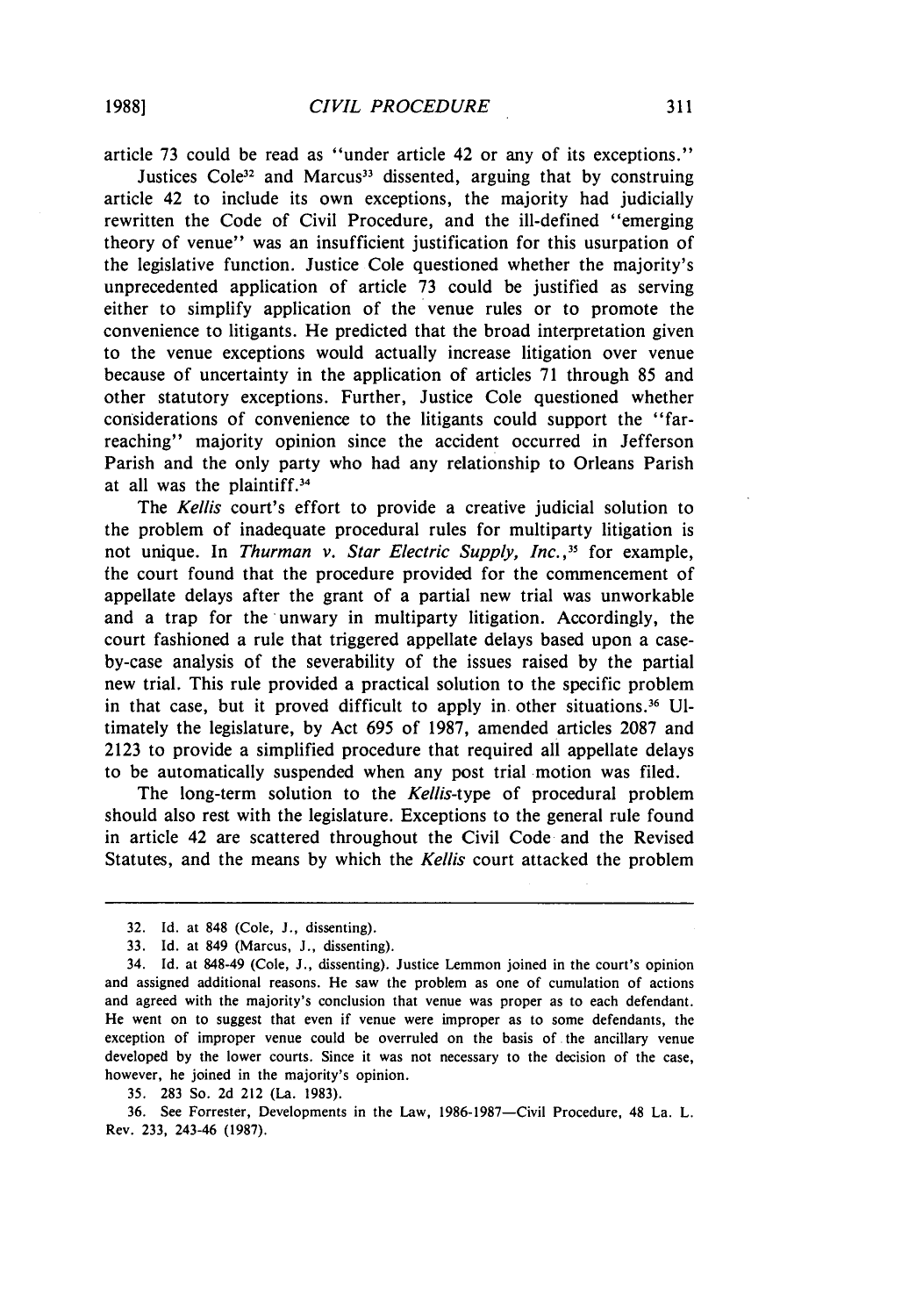of outmoded venue rules-by wholesale incorporation of these exceptions into article 42 itself-will undoubtedly cause confusion. When given the opportunity, the legislature has been responsive to proposals that change unworkable procedural rules.

#### **JURISDICTION IN** PERSONAM

Two recent Louisiana Supreme Court cases illustrate the court's willingness to extend personal jurisdiction under the amended long arm statute<sup>37</sup> to the full extent of the due process clauses of both the Louisiana and the United States Constitutions. These decisions reflect a new method of evaluating personal jurisdiction. Rather than engaging in a two-step inquiry of determining first whether the statutory requirements are met and second whether the assertion of jurisdiction satisfies due process, the courts now engage in only one inquiry: does the assertion of jurisdiction meet the constitutional requirements of due process?<sup>31</sup>

In Petroleum Helicopters, Inc. *v. Avco Corp.,39* the United States Fifth Circuit Court of Appeals certified a question involving the application of Louisiana Revised Statutes 13:3201(B) to the Louisiana Supreme Court. Plaintiff, the purchaser of a helicopter, had filed suit against several defendants after the helicopter sank in the Gulf of Mexico (outside Louisiana territorial waters). One of the defendants, the Garrett Corporation, was a California corporation that had manufactured the helicopter's flotation devices, which were supposed to prevent such an occurrence. Garrett objected to the assertion of jurisdiction by the Louisiana federal district court on the basis that it did not fall within the terms of section 3201 and thus the statute did not provide for jurisdiction.

According to the evidence presented, Garrett had transacted other business in Louisiana, but had never directly supplied the flotation devices to Louisiana. Furthermore, the accident had occurred outside Louisiana. On the basis of these findings the district court dismissed the action for lack of personal jurisdiction.<sup>40</sup>

The Fifth Circuit, however, granted writs and found that the due process requirements of the federal constitution were met;<sup>41</sup> but it was unsure of the proper interpretation of the Louisiana long arm statute

<sup>37.</sup> La. R.S. 13:3201 (Supp. 1988), as amended by 1987 La. Acts No. 418.

<sup>38.</sup> La. R.S. 13:3201(B) (Supp. 1988), as amended by 1987 La. Acts No. 418 now reads: "In addition to the provisions of subsection A, a court of this state may exercise personal jurisdiction over a nonresident on any basis consistent with the constitution of this state and of the Constitution of the United States."

<sup>39. 513</sup> So. 2d 1188 (La. 1987).

<sup>40.</sup> Petroleum Helicopters v. Avco Corp., 623 F. Supp. 902, 908 (W.D. La. 1985).

<sup>41.</sup> Petroleum Helicopters v. Avco Corp., 804 F.2d 1367, 1369-71 (5th Cir. 1986).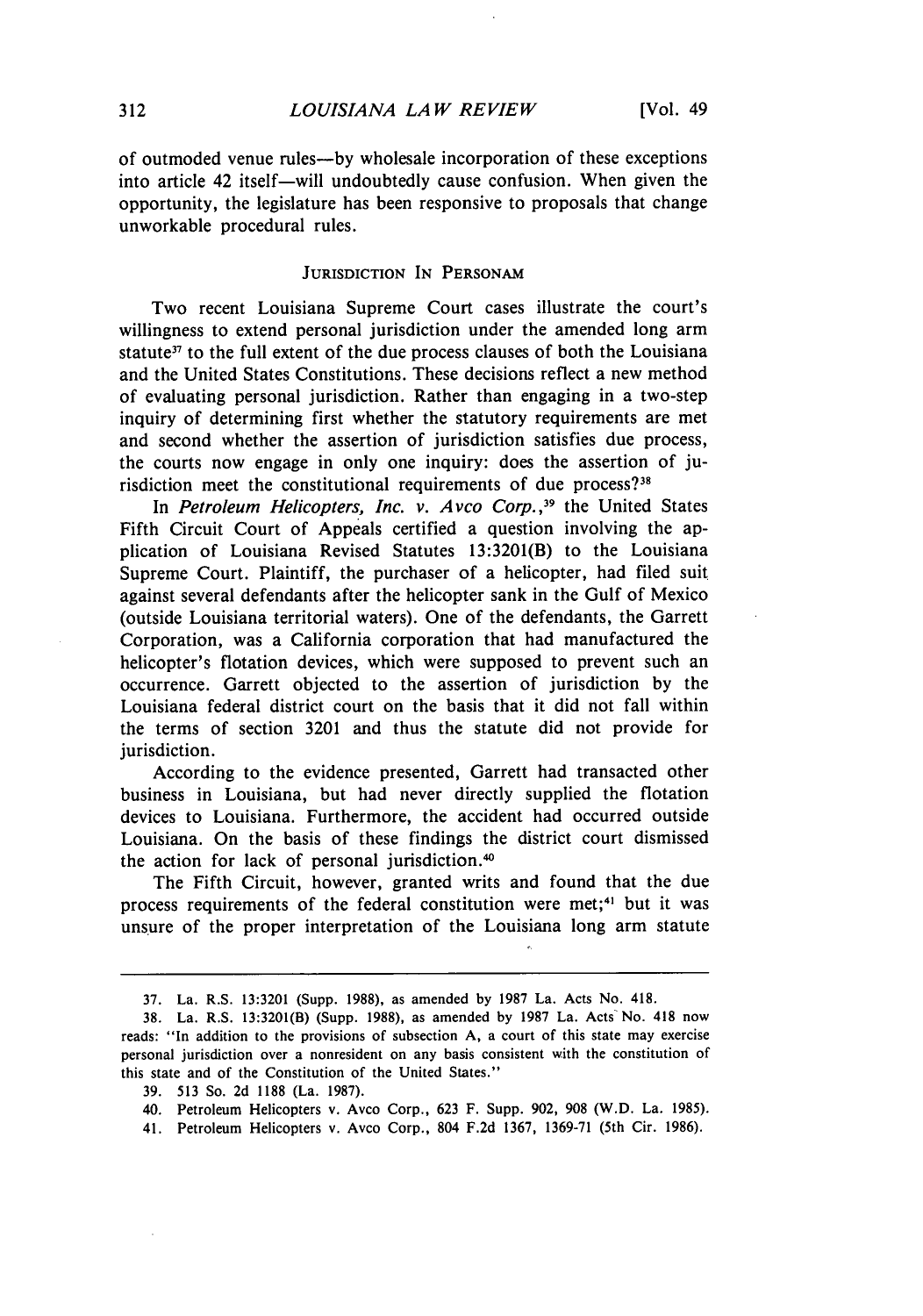because Louisiana appellate court decisions decided shortly before seemed to narrow the scope of the statute.<sup>42</sup> To determine the proper interpretations, the federal court requested the opinion of the Louisiana Supreme Court through the certification procedure.<sup>43</sup>

Before the Louisiana Supreme Court heard the case, the Louisiana statute was amended to extend personal jurisdiction to the limits of due process.<sup>44</sup> Although prior to the amendment the action would have fallen outside the scope of the statute's enumerated bases for jurisdiction, the Louisiana Supreme Court stated that the sole inquiry after the change is "a one-step analysis of the constitutional due process requirements."<sup>45</sup> The court then faced the issue of whether the statute should be applied retroactively:

The general principle of retroactivity is that laws affecting substantive rights generally do not operate retroactively, while laws that relate to procedure operate retroactively in the absence of clear legislative intent to the contrary. Most courts have characterized long-arm statutes as procedural and have concluded that the enactment of new statutes or the amendment of existing statutes apply retroactively, at least in the sense that such statutes may be used to gain jurisdiction over a defendant whose acts giving rise to the action occurred prior to the effective date of the statute.<sup>46</sup>

42. In Adcock v. Surety Research & Inv. Corp., 344 So. 2d 969 (La. 1977), in the process of finding that due process prohibited the assertion of jurisdiction over the defendant, the Louisiana Supreme Court said in dicta that the long arm statute "was designed to allow the courts of this state to exercise the broadest basis of personal jurisdiction over nonresidents permissible under the fourteenth amendment." 344 So. 2d at 971. This language, and various repetitions of it, were used by the Fifth Circuit to interpret the Louisiana statute as reaching to the limits of due process. See Petroleum *Helicopters,* 804 F.2d at 1371-72. Two recent appellate court cases, however, had denied personal jurisdiction on the basis that the allegations did not fall within the statutory language of what is now Louisiana Revised Statutes 13:3201(A). See Robinson v. Vanguard Ins. Co., 468 So. 2d 1360 (La. App. 1st Cir.), writ denied, 472 So. 2d 924 (1985); Alba v. Riviere, 457 So. 2d 33 (La. App. 4th Cir.), writ denied, 462 So. 2d 194 (1984). According to the Fifth Circuit, these cases appeared "irreconcilable with the apparently clear statements of the Louisiana Supreme Court." *Petroleum Helicopters,* 804 F.2d at 1372.

43. Petroleum Helicopters v. Avco Corp., 811 F.2d 922 (5th Cir. 1987). The exact question certified was, "Was the service of process made on Garrett Corporation in this case valid under Louisiana Rev. Stat. Ann. **§** 13:3201(1) (West Supp. 1986)?" Id. at 925. The court, however, disclaimed any intention that the Louisiana Supreme Court confine its reply to the "precise form or scope of the question certified." Id.

44. 1987 La. Acts No. 418.

<sup>45. 513</sup> So. 2d at 1191.

<sup>46.</sup> Id. at 1192.